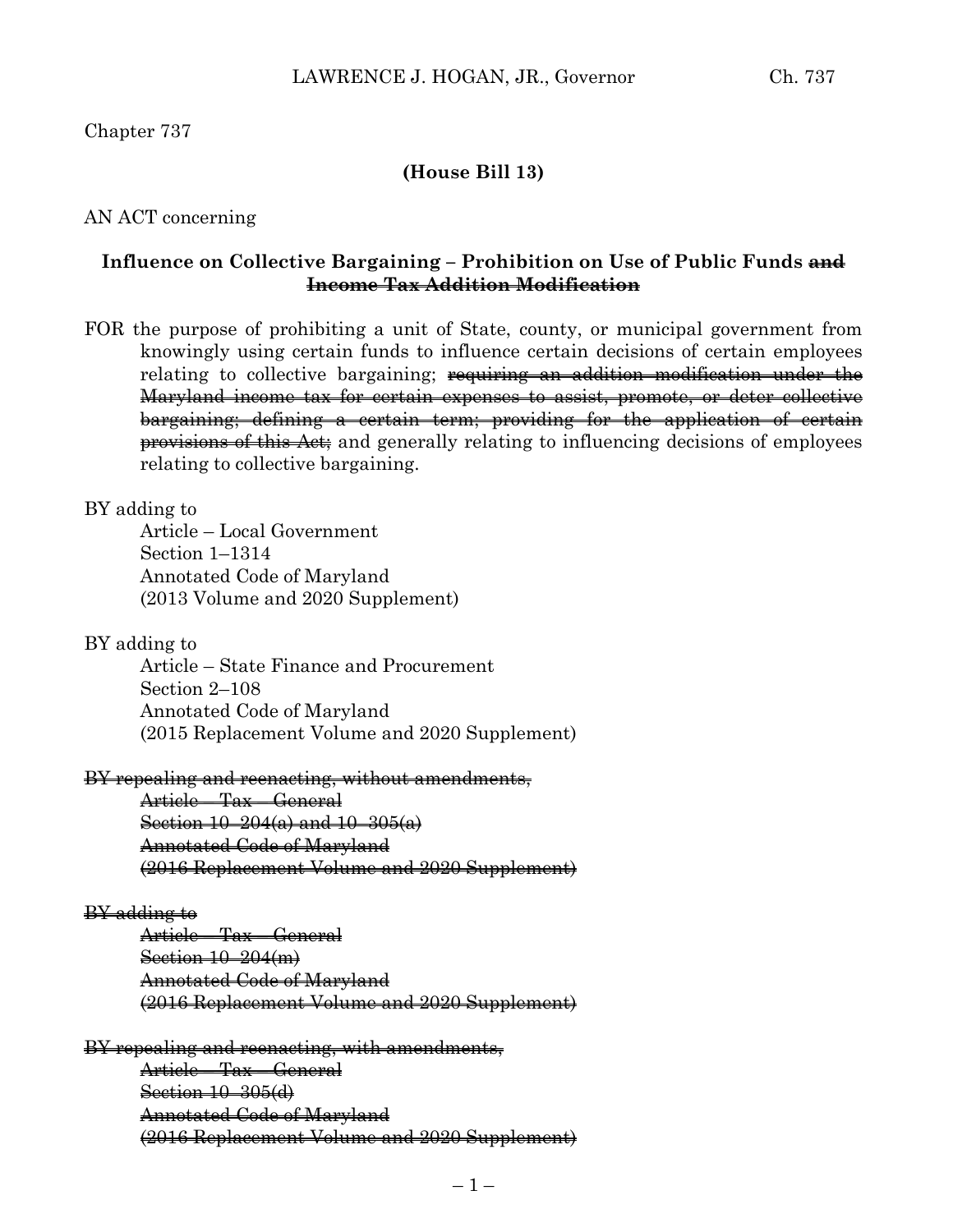SECTION 1. BE IT ENACTED BY THE GENERAL ASSEMBLY OF MARYLAND, That the Laws of Maryland read as follows:

## **Article – Local Government**

**1–1314.**

**(A) A UNIT OF A COUNTY OR MUNICIPAL GOVERNMENT MAY NOT KNOWINGLY USE PUBLIC FUNDS TO INFLUENCE THE DECISIONS OF COUNTY OR MUNICIPAL EMPLOYEES TO:**

**(1) SUPPORT OR OPPOSE AN EMPLOYEE ORGANIZATION THAT REPRESENTS OR SEEKS TO REPRESENT THE EMPLOYEES OF THE COUNTY OR MUNICIPALITY; OR**

**(2) BECOME A MEMBER OF AN EMPLOYEE ORGANIZATION.**

**(B) THIS SECTION DOES NOT APPLY TO AN ACTIVITY PERFORMED OR AN EXPENSE INCURRED IN CONNECTION WITH:**

**(1) ADDRESSING A GRIEVANCE OR NEGOTIATING OR ADMINISTERING A COLLECTIVE BARGAINING AGREEMENT;**

**(2) ALLOWING AN EMPLOYEE ORGANIZATION OR A REPRESENTATIVE OF AN EMPLOYEE ORGANIZATION ACCESS TO AND USE OF A COUNTY'S OR MUNICIPALITY'S FACILITIES OR PROPERTIES;**

**(3) PERFORMING AN ACTIVITY REQUIRED BY FEDERAL OR STATE LAW OR A COLLECTIVE BARGAINING AGREEMENT;**

**(4) NEGOTIATING, ENTERING INTO, OR CARRYING OUT A VOLUNTARY RECOGNITION AGREEMENT WITH AN EMPLOYEE ORGANIZATION; OR**

**(5) PAYING WAGES TO A REPRESENTED EMPLOYEE WHILE THE EMPLOYEE IS PERFORMING DUTIES IF THE PAYMENT IS PERMITTED UNDER A COLLECTIVE BARGAINING AGREEMENT.**

**Article – State Finance and Procurement**

**2–108.**

**(A) A UNIT OF STATE GOVERNMENT MAY NOT KNOWINGLY USE PUBLIC FUNDS TO INFLUENCE THE DECISIONS OF STATE EMPLOYEES TO:**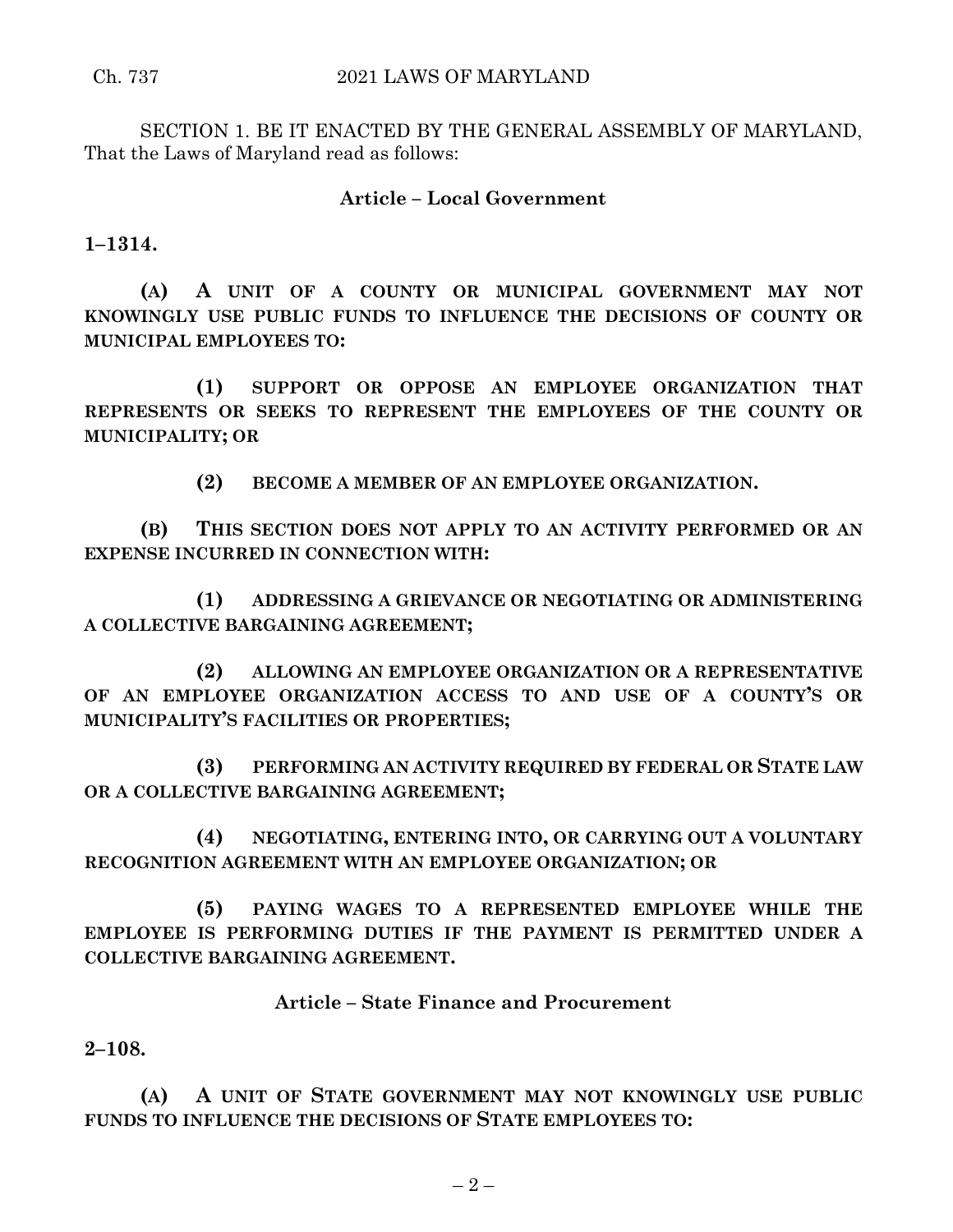**(1) SUPPORT OR OPPOSE AN EMPLOYEE ORGANIZATION THAT REPRESENTS OR SEEKS TO REPRESENT THE EMPLOYEES OF THE UNIT OF STATE GOVERNMENT; OR**

**(2) BECOME A MEMBER OF AN EMPLOYEE ORGANIZATION.**

**(B) THIS SECTION DOES NOT APPLY TO AN ACTIVITY PERFORMED OR TO AN EXPENSE INCURRED IN CONNECTION WITH:**

**(1) ADDRESSING A GRIEVANCE OR NEGOTIATING OR ADMINISTERING A COLLECTIVE BARGAINING AGREEMENT;**

**(2) ALLOWING AN EMPLOYEE ORGANIZATION OR A REPRESENTATIVE OF AN EMPLOYEE ORGANIZATION ACCESS TO AND USE OF STATE FACILITIES OR PROPERTIES;**

**(3) PERFORMING AN ACTIVITY REQUIRED BY FEDERAL OR STATE LAW OR A COLLECTIVE BARGAINING AGREEMENT;**

**(4) NEGOTIATING, ENTERING INTO, OR CARRYING OUT A VOLUNTARY RECOGNITION AGREEMENT WITH AN EMPLOYEE ORGANIZATION; OR**

**(5) PAYING WAGES TO A REPRESENTED EMPLOYEE WHILE THE EMPLOYEE IS PERFORMING DUTIES IF THE PAYMENT IS PERMITTED UNDER A COLLECTIVE BARGAINING AGREEMENT.**

SECTION 2. AND BE IT FURTHER ENACTED, That the Laws of Maryland read as follows:

### **Article – Tax – General**

10–204.

 $\left(\alpha\right)$  To the extent excluded from federal adjusted gross income, the amounts under this section are added to the federal adjusted gross income of a resident to determine Maryland adjusted gross income.

**(M) (1) (I) IN THIS SUBSECTION, "ASSIST, PROMOTE, OR DETER COLLECTIVE BARGAINING" MEANS ANY ATTEMPT BY A TAXPAYER TO INFLUENCE THE DECISIONS OF THE TAXPAYER'S EMPLOYEES TO:**

**1. SUPPORT OR OPPOSE AN EMPLOYEE ORGANIZATION THAT REPRESENTS OR SEEKS TO REPRESENT THE EMPLOYEES OF THE TAXPAYER; OR**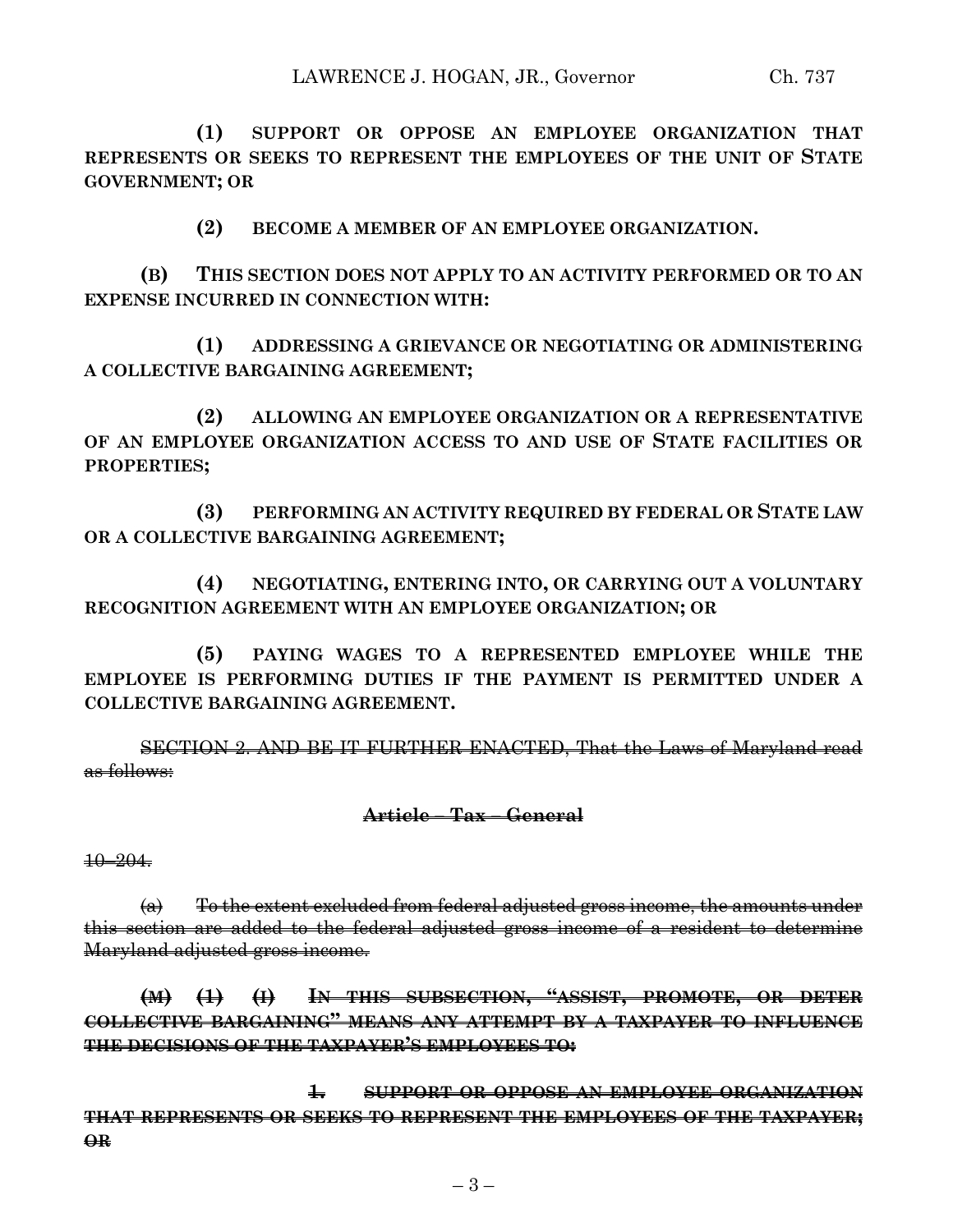**2. BECOME A MEMBER OF AN EMPLOYEE**

**ORGANIZATION.**

**(II) "ASSIST, PROMOTE, OR DETER COLLECTIVE BARGAINING" DOES NOT INCLUDE:**

**1. ADDRESSING A GRIEVANCE OR NEGOTIATING OR ADMINISTERING A COLLECTIVE BARGAINING AGREEMENT;**

**2. ALLOWING AN EMPLOYEE ORGANIZATION OR A REPRESENTATIVE OF AN EMPLOYEE ORGANIZATION ACCESS TO AND USE OF THE TAXPAYER'S FACILITIES OR PROPERTIES;**

**3. PERFORMING AN ACTIVITY REQUIRED BY FEDERAL OR STATE LAW OR A COLLECTIVE BARGAINING AGREEMENT;**

**4. NEGOTIATING, ENTERING INTO, OR CARRYING OUT A VOLUNTARY RECOGNITION AGREEMENT WITH AN EMPLOYEE ORGANIZATION; OR**

**5. PAYING WAGES TO A REPRESENTED EMPLOYEE WHILE THE EMPLOYEE IS PERFORMING DUTIES IF THE PAYMENT IS PERMITTED UNDER A COLLECTIVE BARGAINING AGREEMENT.**

**(2) THE ADDITION UNDER SUBSECTION (A) OF THIS SECTION INCLUDES ANY AMOUNT EXPENDED DURING THE TAXABLE YEAR TO ASSIST, PROMOTE, OR DETER COLLECTIVE BARGAINING.**

10–305.

 $(a)$  To the extent excluded from federal taxable income, the amounts under this section are added to the federal taxable income of a corporation to determine Maryland modified income.

(d) The addition under subsection (a) of this section includes the additions required for an individual under:

 $\leftrightarrow$  8.10–204(b) of this title (Dividends and interest from another state or local obligation);

 $\left(2\right)$   $\frac{10-204(e)(2)$  of this title (Federal tax–exempt income);

 $\left(\frac{1}{2}\right)$   $\left(\frac{1}{2}\right)$   $\left(\frac{1}{2}\right)$   $\left(\frac{1}{2}\right)$   $\left(\frac{1}{2}\right)$   $\left(\frac{1}{2}\right)$   $\left(\frac{1}{2}\right)$   $\left(\frac{1}{2}\right)$   $\left(\frac{1}{2}\right)$   $\left(\frac{1}{2}\right)$   $\left(\frac{1}{2}\right)$   $\left(\frac{1}{2}\right)$   $\left(\frac{1}{2}\right)$   $\left(\frac{1}{2}\right)$   $\left(\frac{1}{2}\right)$   $\left(\frac{1}{2}\right$